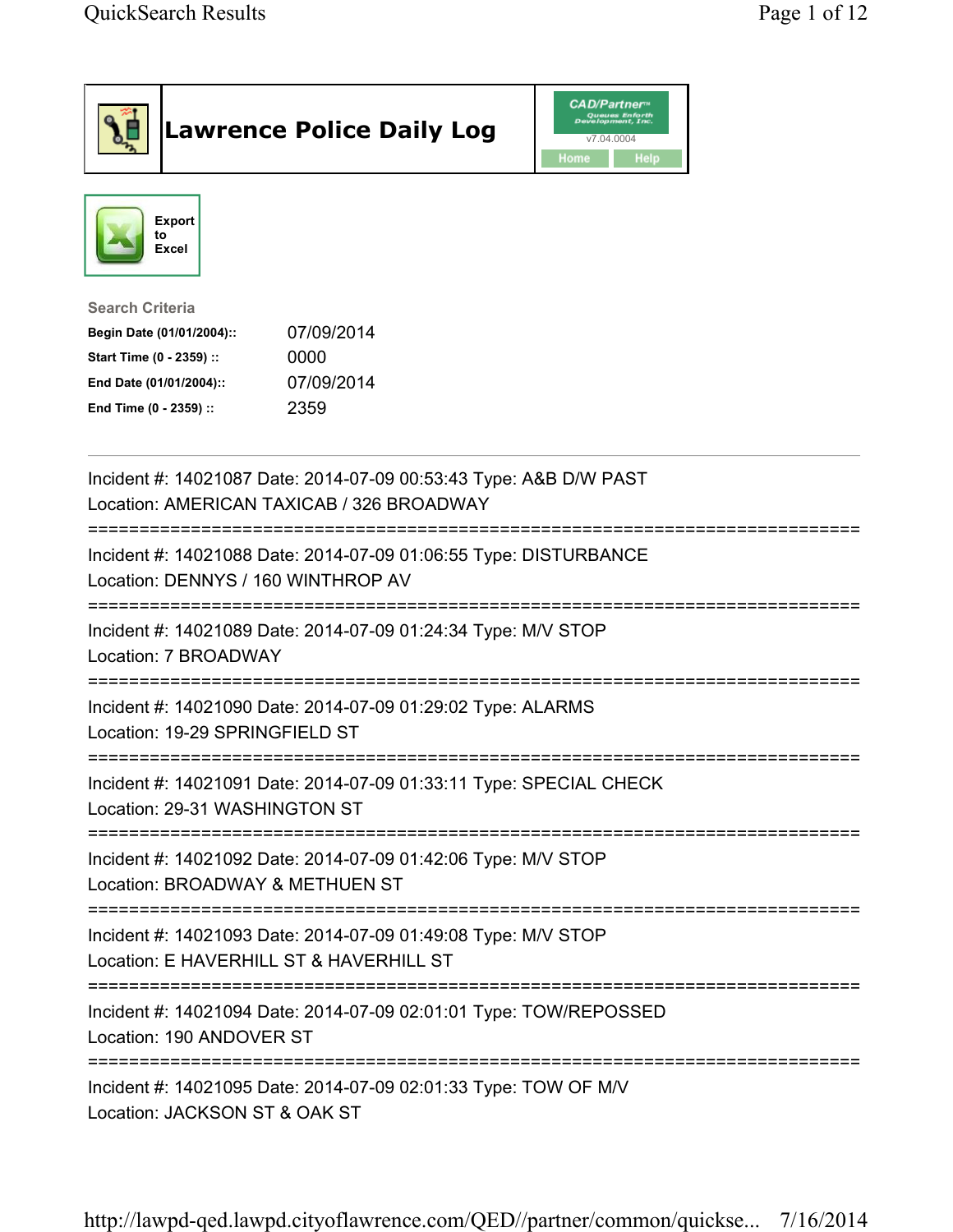| =========================                                                                                                                       |
|-------------------------------------------------------------------------------------------------------------------------------------------------|
| Incident #: 14021096 Date: 2014-07-09 02:23:38 Type: LOUD NOISE<br>Location: 42 EXETER ST                                                       |
| Incident #: 14021097 Date: 2014-07-09 02:32:32 Type: M/V STOP<br>Location: 700 ESSEX ST                                                         |
| Incident #: 14021098 Date: 2014-07-09 02:34:53 Type: B&E/MV/PROG<br>Location: 32 BROOK ST                                                       |
| Incident #: 14021099 Date: 2014-07-09 02:36:25 Type: ALARMS<br>Location: SIROIS FOOD PRODUCTS / 291 LOWELL ST                                   |
| Incident #: 14021100 Date: 2014-07-09 02:55:02 Type: M/V STOP<br>Location: ESSEX ST & NEWBURY ST<br>===============================             |
| Incident #: 14021101 Date: 2014-07-09 03:14:41 Type: M/V STOP<br>Location: ESSEX ST & FRANKLIN ST                                               |
| Incident #: 14021102 Date: 2014-07-09 03:18:19 Type: SPECIAL CHECK<br>Location: 29-31 WASHINGTON ST                                             |
| Incident #: 14021103 Date: 2014-07-09 03:21:18 Type: SPECIAL CHECK<br>Location: 19-21 SPRINGFIELD ST                                            |
| Incident #: 14021104 Date: 2014-07-09 03:23:07 Type: M/V STOP<br>Location: HAFFNER'S GAS STATION / 69 PARKER ST                                 |
| Incident #: 14021105 Date: 2014-07-09 04:32:01 Type: M/V STOP<br>Location: WINTHROP AV                                                          |
| ;====================================<br>Incident #: 14021106 Date: 2014-07-09 04:58:02 Type: M/V STOP<br>Location: CHICKERING ST & WINTHROP AV |
| Incident #: 14021107 Date: 2014-07-09 05:16:45 Type: M/V STOP<br>Location: DURSO AV & WINTHROP AV                                               |
| Incident #: 14021108 Date: 2014-07-09 05:22:10 Type: SPECIAL CHECK<br>Location: 19-29 SPRINGFIELD ST                                            |
| Incident #: 14021109 Date: 2014-07-09 06:04:14 Type: STOL/MV/PAS<br>Location: 450 M/ALAILIT CT                                                  |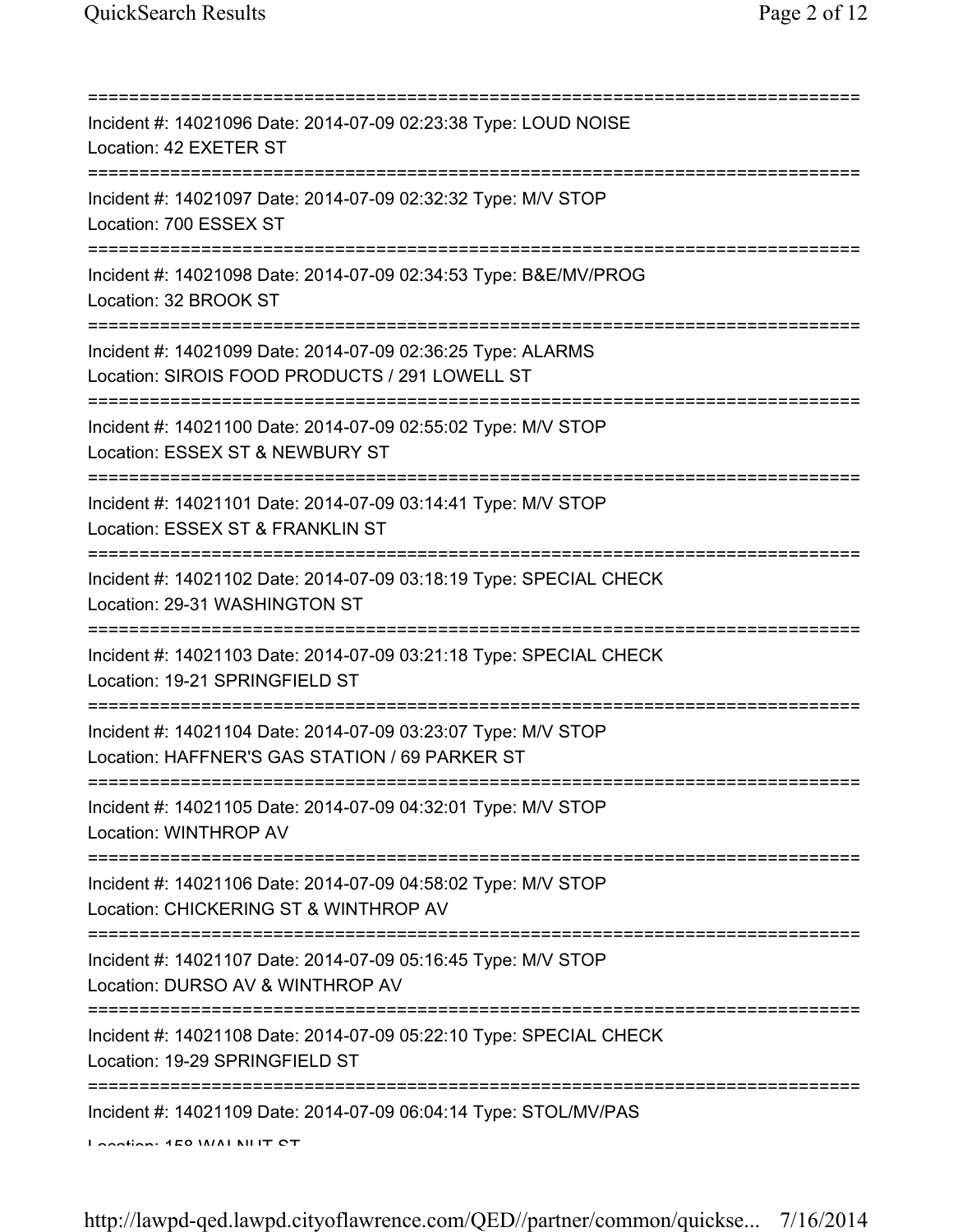| Incident #: 14021110 Date: 2014-07-09 06:59:05 Type: ALARMS<br>Location: DONOVAN LIQUORS / 175 S BROADWAY<br>;=================================== |
|---------------------------------------------------------------------------------------------------------------------------------------------------|
| Incident #: 14021111 Date: 2014-07-09 07:01:47 Type: MAL DAMAGE<br>Location: 550 BROADWAY                                                         |
| Incident #: 14021112 Date: 2014-07-09 07:15:50 Type: TOW/REC/STOL<br>Location: 34 AMES ST                                                         |
| Incident #: 14021113 Date: 2014-07-09 07:25:01 Type: GENERAL SERV<br>Location: 231 WATER ST                                                       |
| Incident #: 14021114 Date: 2014-07-09 07:41:08 Type: RECOV/STOL/MV<br>Location: LOWELL ST & MORTON ST                                             |
| Incident #: 14021115 Date: 2014-07-09 07:52:51 Type: NEIGHBOR PROB<br>Location: 66 FLORAL ST                                                      |
| Incident #: 14021116 Date: 2014-07-09 08:01:26 Type: M/V STOP<br>Location: VIP AUTO PARTS / 98 WINTHROP AV                                        |
| Incident #: 14021117 Date: 2014-07-09 08:30:27 Type: STOL/MV/PAS<br>Location: 149 MARGIN ST                                                       |
| Incident #: 14021118 Date: 2014-07-09 08:56:51 Type: B&E/MV/PAST<br>Location: 437 PROSPECT ST FL 3                                                |
| Incident #: 14021119 Date: 2014-07-09 09:01:21 Type: DRUG OVERDOSE<br>Location: 30 KENDALL ST #FRONT                                              |
| Incident #: 14021120 Date: 2014-07-09 09:11:09 Type: SUS PERS/MV<br>Location: 23 RIDGE RD                                                         |
| Incident #: 14021121 Date: 2014-07-09 09:16:33 Type: SUS PERS/MV<br>Location: SLE / 165 CRAWFORD ST                                               |
| Incident #: 14021122 Date: 2014-07-09 09:46:20 Type: SUS PERS/MV<br>Location: FLORENCE AV & NELSON ST                                             |
| Incident #: 14021123 Date: 2014-07-09 09:48:17 Type: SPECIAL CHECK                                                                                |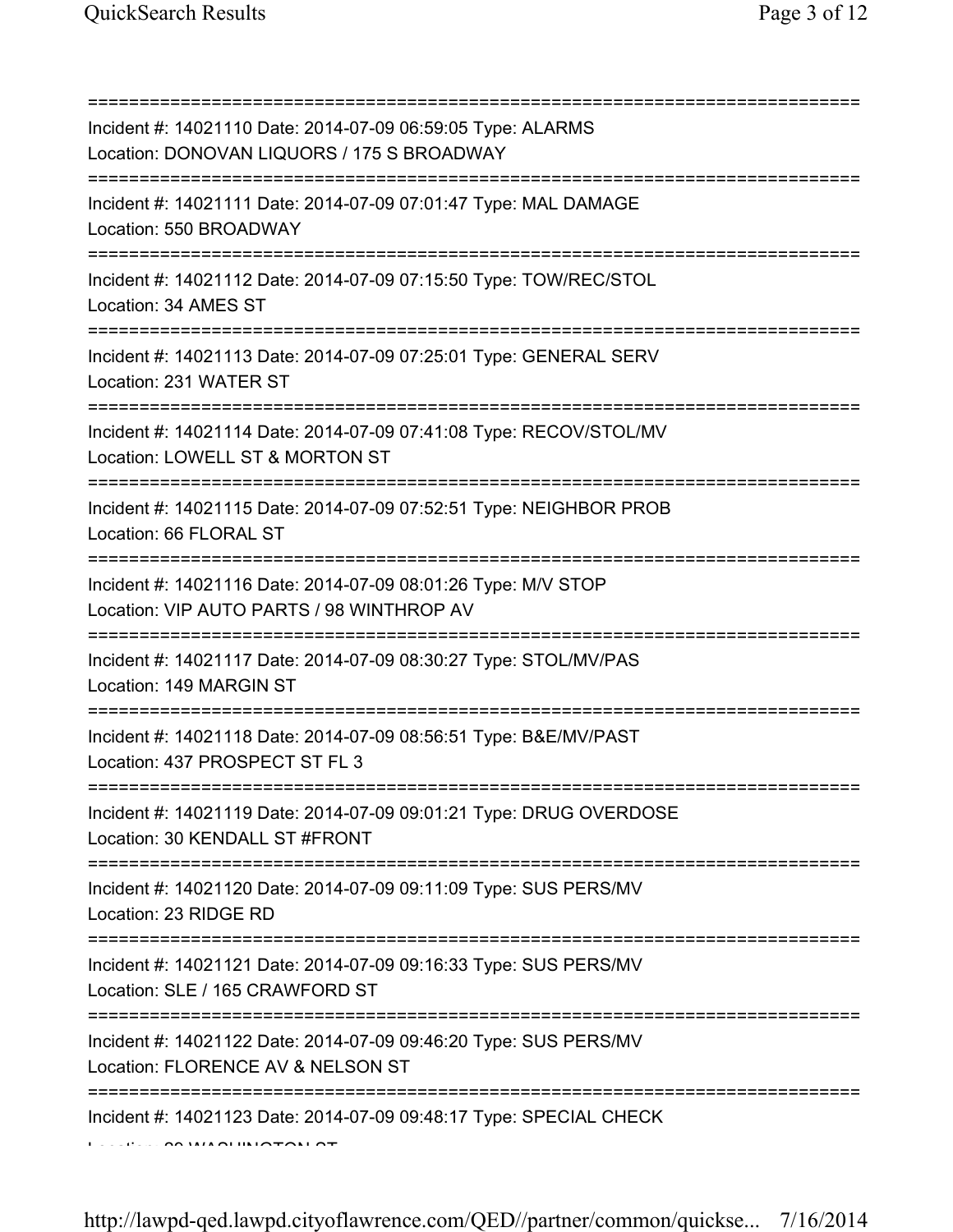Location: 274 HAVERHILL ST

=========================================================================== Incident #: 14021124 Date: 2014-07-09 10:04:29 Type: PARK & WALK Location: BROADWAY =========================================================================== Incident #: 14021125 Date: 2014-07-09 10:14:47 Type: STOL/MV/PAS Location: 431 LOWELL ST =========================================================================== Incident #: 14021126 Date: 2014-07-09 10:28:32 Type: SPECIAL CHECK Location: 19 SPRINGFIELD ST =========================================================================== Incident #: 14021127 Date: 2014-07-09 10:32:43 Type: SPECIAL CHECK Location: 29 WASHINGTON ST =========================================================================== Incident #: 14021128 Date: 2014-07-09 10:43:52 Type: M/V STOP Location: WINTHROP AV & NORTH PARISH RD =========================================================================== Incident #: 14021129 Date: 2014-07-09 10:46:38 Type: WARRANT SERVE Location: 90 LOWELL ST =========================================================================== Incident #: 14021130 Date: 2014-07-09 10:55:53 Type: PARK & WALK Location: BROADWAY =========================================================================== Incident #: 14021131 Date: 2014-07-09 10:59:59 Type: MEDIC SUPPORT Location: 159 ANDOVER ST #C =========================================================================== Incident #: 14021132 Date: 2014-07-09 11:05:30 Type: M/V STOP Location: DONOVAN LIQUORS / 175 S BROADWAY =========================================================================== Incident #: 14021133 Date: 2014-07-09 11:08:43 Type: AUTO ACC/NO PI Location: BRUCE ST & CORNISH ST =========================================================================== Incident #: 14021134 Date: 2014-07-09 11:13:55 Type: EXTRA SURVEIL Location: 30 WASHINGTON ST =========================================================================== Incident #: 14021135 Date: 2014-07-09 11:17:29 Type: M/V STOP Location: PARKER ST & SALEM ST =========================================================================== Incident #: 14021136 Date: 2014-07-09 11:20:05 Type: VIO CITY ORD Location: PORTUGUESE A SALAZAR CLUB / 2 SARATOGA ST =========================================================================== Incident #: 14021137 Date: 2014-07-09 11:36:48 Type: WIRE DOWN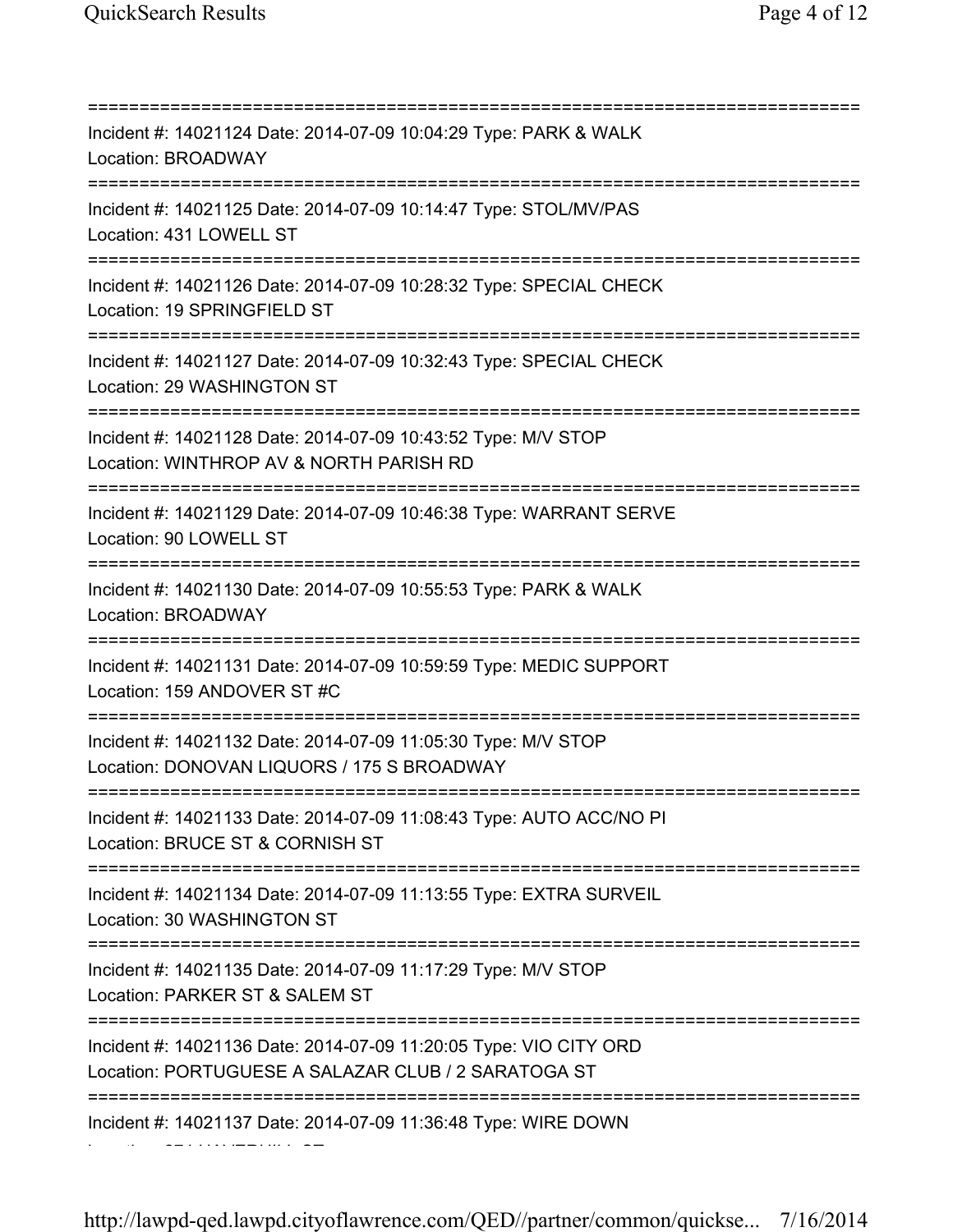=========================================================================== Incident #: 14021138 Date: 2014-07-09 11:42:24 Type: M/V STOP Location: 242 HAMPSHIRE ST =========================================================================== Incident #: 14021139 Date: 2014-07-09 11:47:30 Type: COURT DOC SERVE Location: 358 HAMPSHIRE ST =========================================================================== Incident #: 14021140 Date: 2014-07-09 11:59:03 Type: INVEST CONT Location: 90 LOWELL ST =========================================================================== Incident #: 14021141 Date: 2014-07-09 11:59:39 Type: 209A/SERVE Location: 28 MELROSE ST =========================================================================== Incident #: 14021142 Date: 2014-07-09 12:07:56 Type: DISTURBANCE Location: 28 SUMMER ST =========================================================================== Incident #: 14021143 Date: 2014-07-09 12:09:48 Type: ALARM/HOLD Location: WANDA'S / 178 LAWRENCE ST =========================================================================== Incident #: 14021144 Date: 2014-07-09 12:23:22 Type: SUS PERS/MV Location: 28 SUMMER ST =========================================================================== Incident #: 14021145 Date: 2014-07-09 12:24:22 Type: KEEP PEACE Location: 9 SUMMIT AV =========================================================================== Incident #: 14021146 Date: 2014-07-09 12:26:02 Type: TOW OF M/V Location: 223 WATER ST =========================================================================== Incident #: 14021147 Date: 2014-07-09 12:27:24 Type: SPECIAL CHECK Location: 19 SPRINGFIELD ST =========================================================================== Incident #: 14021148 Date: 2014-07-09 12:33:55 Type: TRESPASSING Location: 570 S UNION ST #1 =========================================================================== Incident #: 14021149 Date: 2014-07-09 12:37:47 Type: 209A/SERVE Location: 57 SPRINGFIELD ST =========================================================================== Incident #: 14021150 Date: 2014-07-09 12:38:07 Type: DISABLED MV Location: 84 MELVIN ST =========================================================================== Incident #: 14021151 Date: 2014-07-09 12:44:35 Type: M/V STOP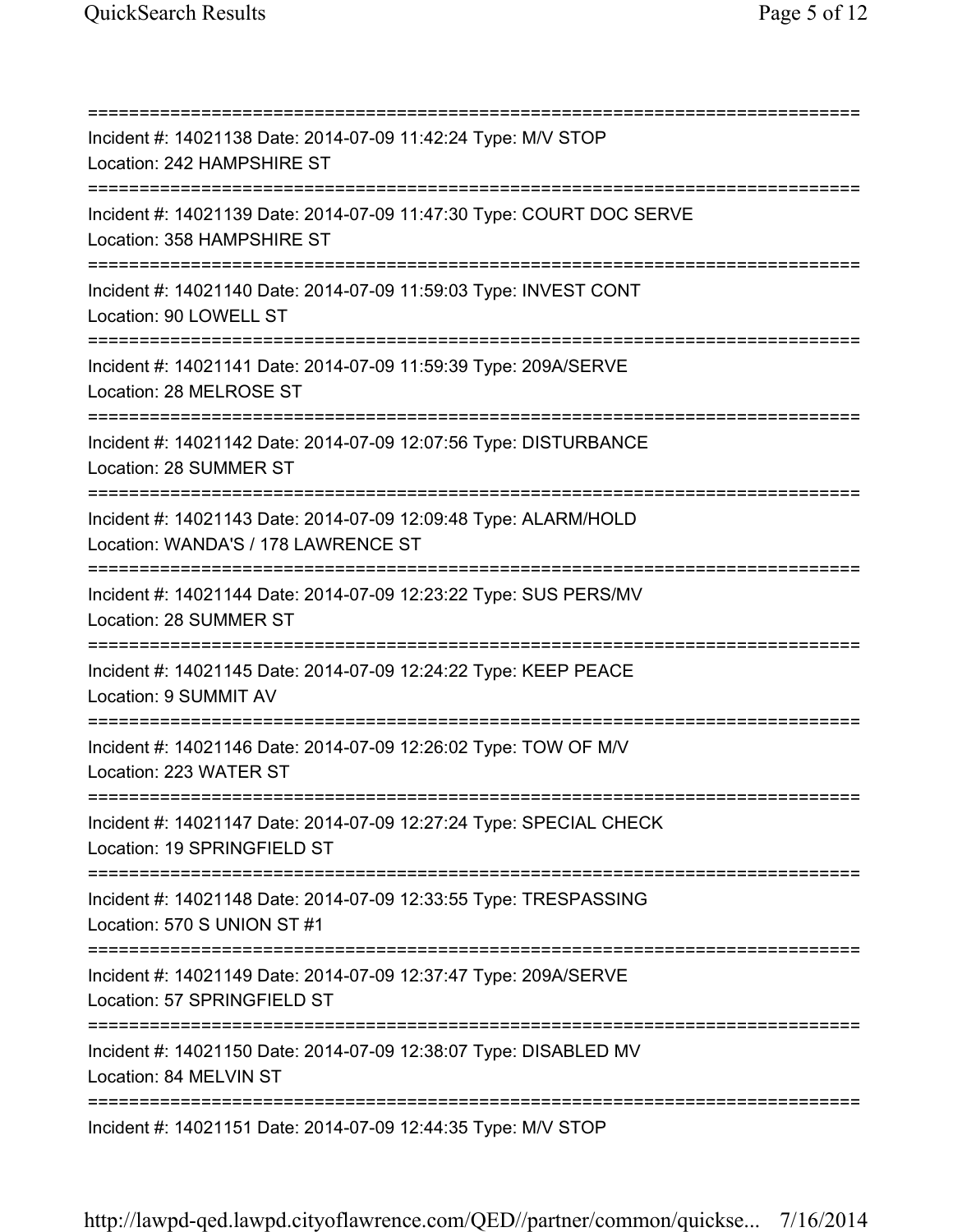=========================================================================== Incident #: 14021152 Date: 2014-07-09 12:46:00 Type: 209A/SERVE Location: 305 HAMPSHIRE ST #A =========================================================================== Incident #: 14021153 Date: 2014-07-09 12:53:00 Type: UNWANTEDGUEST Location: MCDONALDS / 50 BROADWAY =========================================================================== Incident #: 14021154 Date: 2014-07-09 12:58:50 Type: MV/BLOCKING Location: 73 BUTLER ST =========================================================================== Incident #: 14021155 Date: 2014-07-09 13:01:33 Type: SHOPLIFTING Location: GO 1 DOLLAR / 73 WINTHROP AV =========================================================================== Incident #: 14021156 Date: 2014-07-09 13:16:39 Type: SUS PERS/MV Location: 354 LAWRENCE ST =========================================================================== Incident #: 14021157 Date: 2014-07-09 13:19:57 Type: DISABLED MV Location: ALLSTON ST & MARSTON ST =========================================================================== Incident #: 14021158 Date: 2014-07-09 13:23:54 Type: STOL/MV/PAS Location: 163 UNION ST =========================================================================== Incident #: 14021159 Date: 2014-07-09 13:26:26 Type: DOMESTIC/PROG Location: BAILEY ST & S UNION ST =========================================================================== Incident #: 14021160 Date: 2014-07-09 13:27:48 Type: ALARM/BURG Location: 25 WOOD LN =========================================================================== Incident #: 14021161 Date: 2014-07-09 13:37:44 Type: NOTIFICATION Location: 45 MANCHESTER ST FL 2ND =========================================================================== Incident #: 14021162 Date: 2014-07-09 13:49:02 Type: SHOPLIFTING Location: 67 WINTHROP AV =========================================================================== Incident #: 14021163 Date: 2014-07-09 13:57:27 Type: AUTO ACC/PED Location: BROTHERS PIZZA / 145 LAWRENCE ST =========================================================================== Incident #: 14021164 Date: 2014-07-09 14:15:25 Type: E911 HANGUP Location: HEADSTART / 305 ESSEX ST =========================================================================== Incident #: 14021165 Date: 2014-07-09 14:32:47 Type: PARK & WALK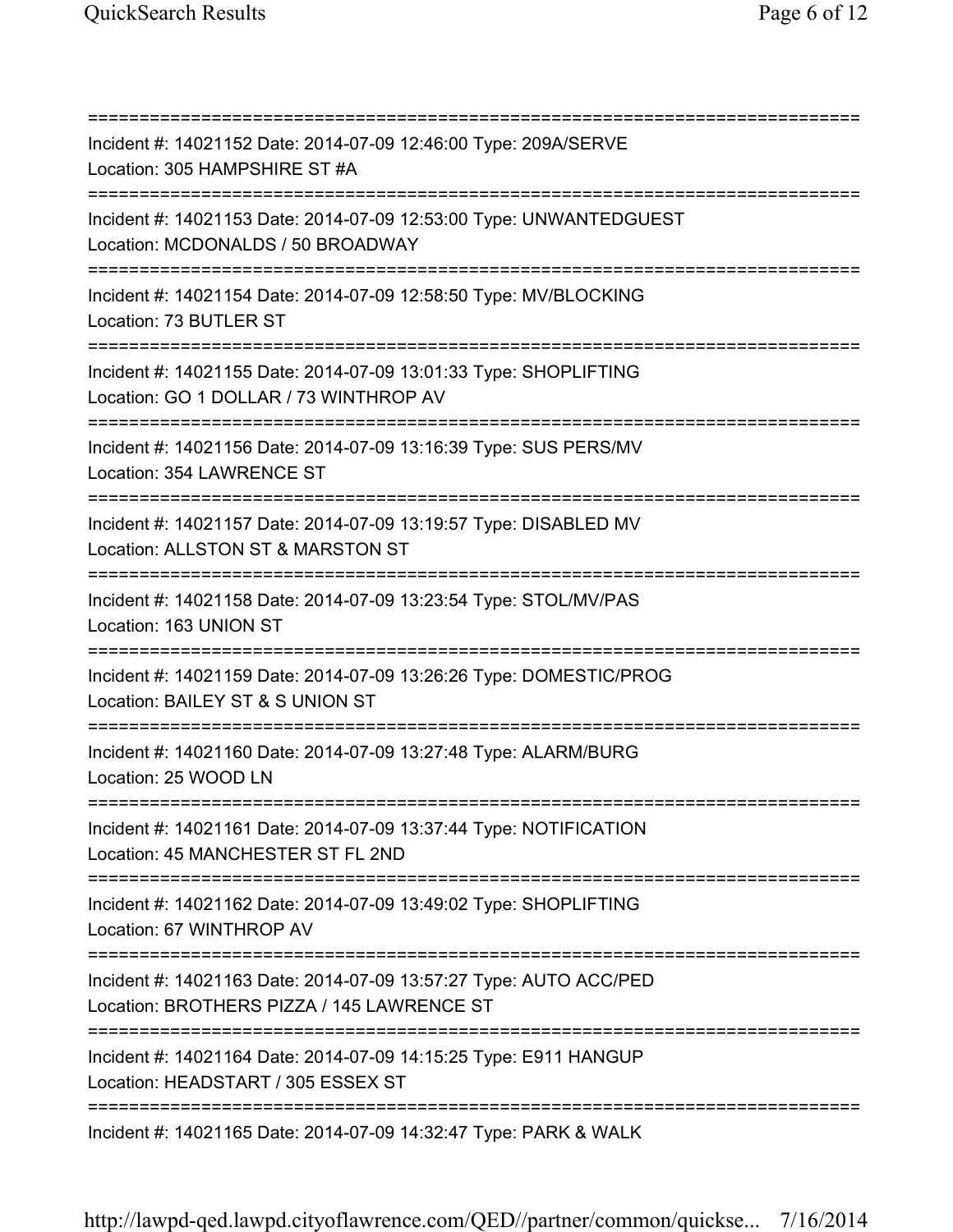| Location: S UNION ST & SALEM ST<br>===========================                                                     |
|--------------------------------------------------------------------------------------------------------------------|
| Incident #: 14021166 Date: 2014-07-09 14:36:14 Type: AUTO ACC/NO PI<br>Location: 5 HAZEL PL                        |
| Incident #: 14021167 Date: 2014-07-09 15:28:15 Type: DOMESTIC/PROG<br>Location: 54 NEWBURY ST FL 2ND               |
| Incident #: 14021168 Date: 2014-07-09 15:30:10 Type: SPECIAL CHECK<br>Location: 19 SPRINGFIELD ST                  |
| Incident #: 14021169 Date: 2014-07-09 15:31:53 Type: UNWANTEDGUEST<br>Location: DEMOULAS MARKET / 700 ESSEX ST     |
| Incident #: 14021170 Date: 2014-07-09 15:48:56 Type: WARRANT SERVE<br>Location: 84 BUTLER ST                       |
| Incident #: 14021171 Date: 2014-07-09 15:54:35 Type: UNKNOWN PROB<br>Location: 6 RITA LN                           |
| ,,,,,,,,,,,,,,,<br>Incident #: 14021172 Date: 2014-07-09 15:58:10 Type: ALARM/BURG<br>Location: 20 MEDFORD ST FL 1 |
| Incident #: 14021173 Date: 2014-07-09 16:01:47 Type: SPECIAL CHECK<br>Location: 29 WASHINGTON ST                   |
| Incident #: 14021174 Date: 2014-07-09 16:03:44 Type: AUTO ACC/NO PI<br>Location: 1 CANAL ST                        |
| Incident #: 14021175 Date: 2014-07-09 16:15:12 Type: 209A/SERVE<br>Location: 81 HAVERHILL ST                       |
| Incident #: 14021176 Date: 2014-07-09 16:17:00 Type: SUS PERS/MV<br>Location: 200 COMMON ST                        |
| Incident #: 14021177 Date: 2014-07-09 16:34:02 Type: A&B PROG<br>Location: 101 HIGH ST                             |
| Incident #: 14021178 Date: 2014-07-09 16:34:11 Type: ALARMS<br>Location: 53 HOFFMAN AV                             |
| Indident # 4 1091470 Data: 9014 07 00 16:10:06 Tune: DICTHDDANIOE                                                  |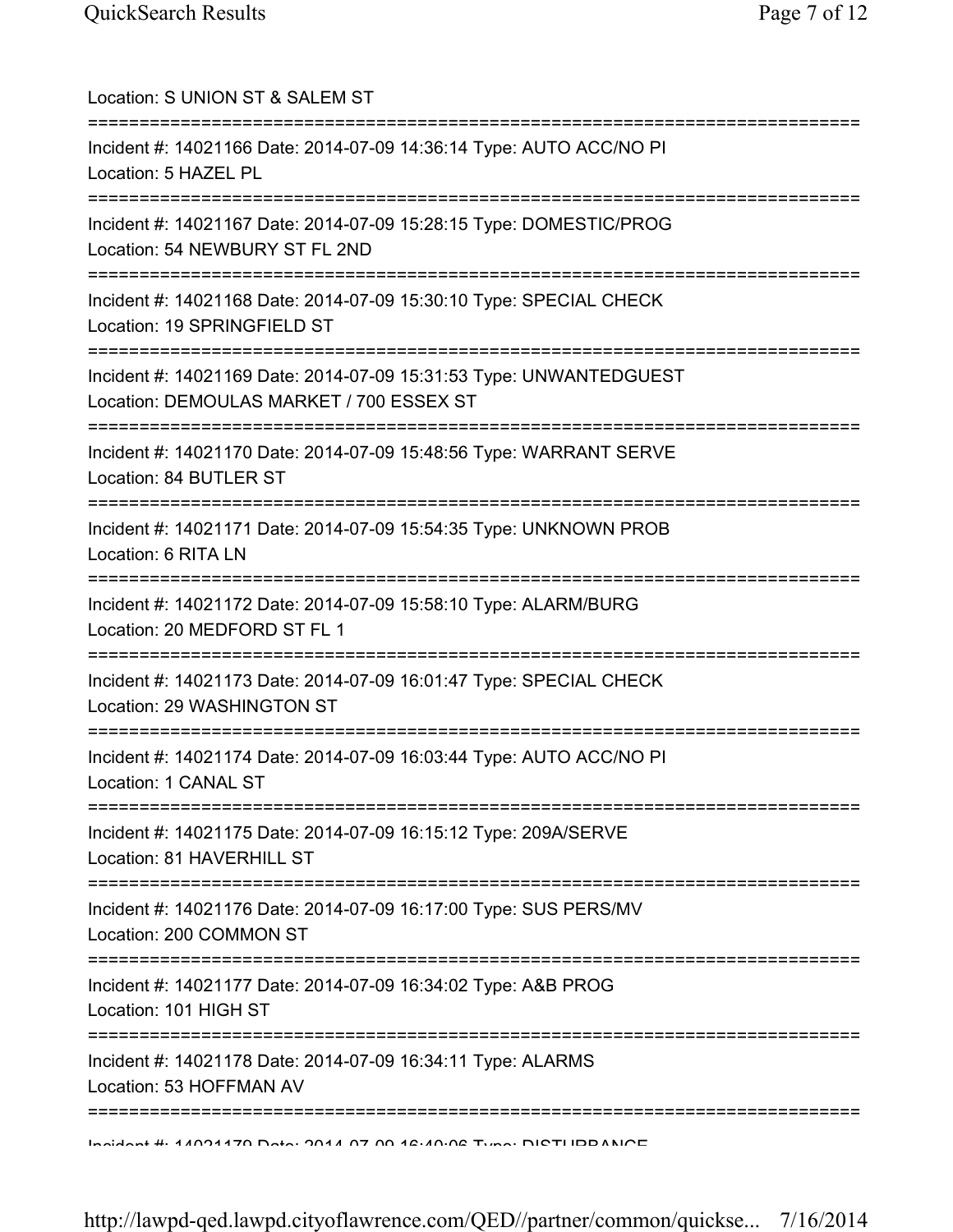Location: 296 BROADWAY

| Incident #: 14021180 Date: 2014-07-09 16:41:15 Type: DISTURBANCE<br>Location: SUPER PETROLIUM GAS STATION / 610 S UNION ST |
|----------------------------------------------------------------------------------------------------------------------------|
| Incident #: 14021181 Date: 2014-07-09 16:57:53 Type: STOL/MV/PAS<br>Location: 24 BROOK ST                                  |
| Incident #: 14021182 Date: 2014-07-09 16:58:41 Type: B&E/PAST<br>Location: 101 HOWARD ST                                   |
| Incident #: 14021183 Date: 2014-07-09 17:24:21 Type: MEDIC SUPPORT<br>Location: 2 MUSEUM SQ                                |
| Incident #: 14021184 Date: 2014-07-09 17:25:36 Type: MEDIC SUPPORT<br>Location: FERN ST & LAWRENCE ST                      |
| Incident #: 14021185 Date: 2014-07-09 17:29:13 Type: GENERAL SERV<br>Location: 61 EVERETT ST FL 1                          |
| Incident #: 14021186 Date: 2014-07-09 17:31:41 Type: DRUG VIO<br>Location: BROADWAY & WATER ST                             |
| Incident #: 14021187 Date: 2014-07-09 17:42:35 Type: M/V STOP<br>Location: BROADWAY & VALLEY ST                            |
| Incident #: 14021189 Date: 2014-07-09 17:51:51 Type: A&B PAST<br>Location: 247 SALEM ST                                    |
| Incident #: 14021188 Date: 2014-07-09 17:52:26 Type: PARK & WALK<br>Location: 29 WASHINGTON ST<br>;======================= |
| Incident #: 14021190 Date: 2014-07-09 18:00:20 Type: HARASSMENT<br>Location: 84 SULLIVAN AV                                |
| Incident #: 14021191 Date: 2014-07-09 18:01:05 Type: DISTURBANCE<br>Location: 72 MELVIN ST #13                             |
| Incident #: 14021192 Date: 2014-07-09 18:10:52 Type: THREATS<br>Location: 32 LAWRENCE ST #27                               |
|                                                                                                                            |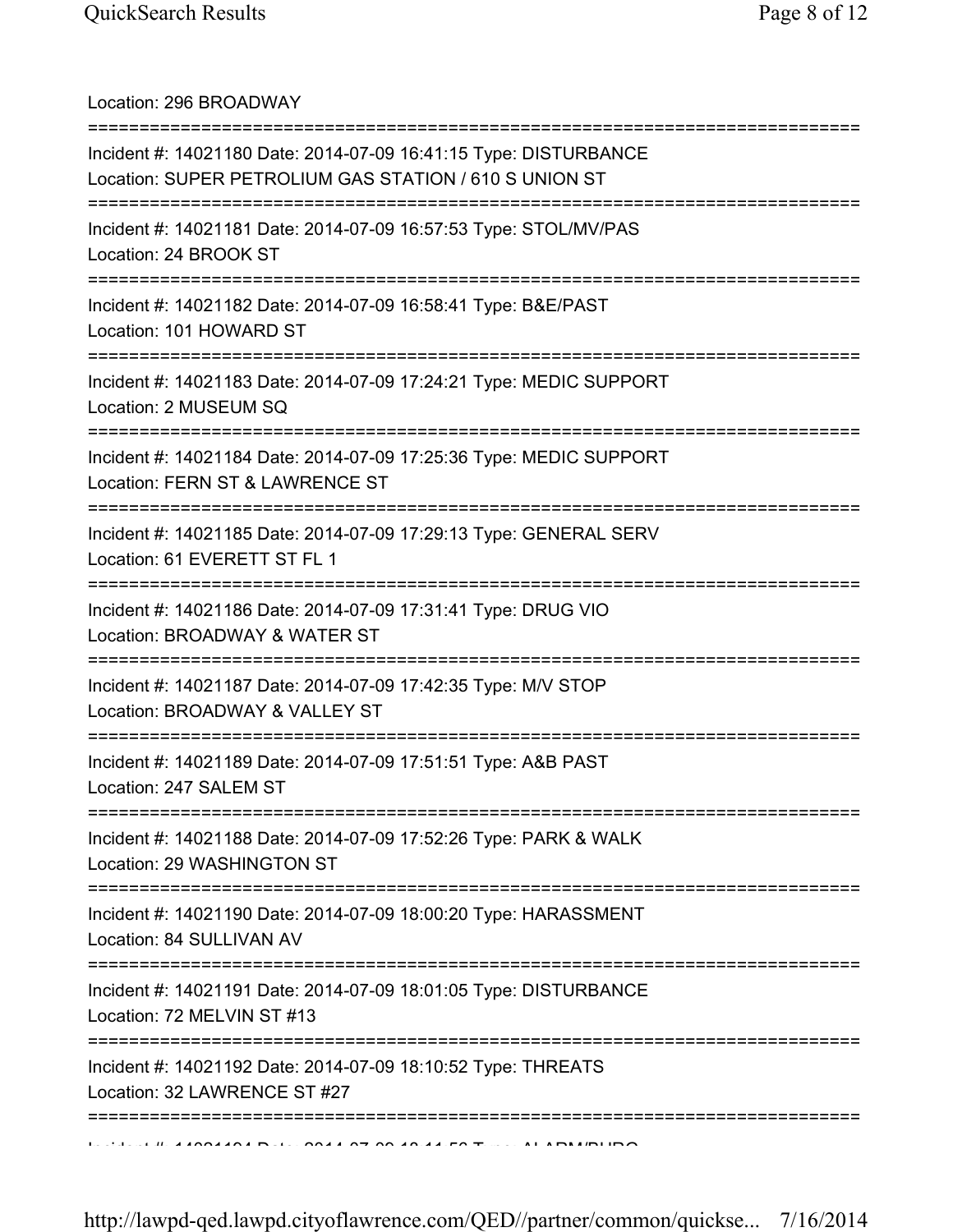| Location: 53 HOFFMAN AV                                                                                                           |
|-----------------------------------------------------------------------------------------------------------------------------------|
| Incident #: 14021193 Date: 2014-07-09 18:12:43 Type: SUS PERS/MV<br>Location: 270 CANAL ST                                        |
| Incident #: 14021195 Date: 2014-07-09 18:27:30 Type: KEEP PEACE<br>Location: 52-54 NEWBURT ST                                     |
| Incident #: 14021196 Date: 2014-07-09 18:41:46 Type: TOW OF M/V<br>Location: ESSEX ST & FRANKLIN ST                               |
| Incident #: 14021197 Date: 2014-07-09 18:42:44 Type: GENERAL SERV<br>Location: 160 JACKSON ST                                     |
| Incident #: 14021198 Date: 2014-07-09 18:46:50 Type: M/V STOP<br>Location: BROADWAY & VALLEY ST<br>========================       |
| Incident #: 14021199 Date: 2014-07-09 18:49:06 Type: SHOTS FIRED<br>Location: 7 WENDELL ST FL 1                                   |
| Incident #: 14021200 Date: 2014-07-09 19:12:14 Type: DOMESTIC/PROG<br>Location: 167 ESSEX ST #B                                   |
| Incident #: 14021201 Date: 2014-07-09 19:26:07 Type: DISTURBANCE<br>Location: 6-8 MAURICE AV FL 1                                 |
| Incident #: 14021202 Date: 2014-07-09 19:27:51 Type: MV/BLOCKING<br>Location: SARGENT AV                                          |
| Incident #: 14021203 Date: 2014-07-09 19:39:53 Type: TOW OF M/V<br>Location: 394 HOWARD ST                                        |
| Incident #: 14021204 Date: 2014-07-09 19:42:23 Type: SUICIDE ATTEMPT<br>Location: 40 LAWRENCE ST #318<br>======================== |
| Incident #: 14021205 Date: 2014-07-09 19:47:37 Type: WOMAN DOWN<br>Location: 92 BROADWAY                                          |
| Incident #: 14021206 Date: 2014-07-09 19:51:49 Type: TOW OF M/V<br>Location: BRADFORD PL & WEST ST                                |
|                                                                                                                                   |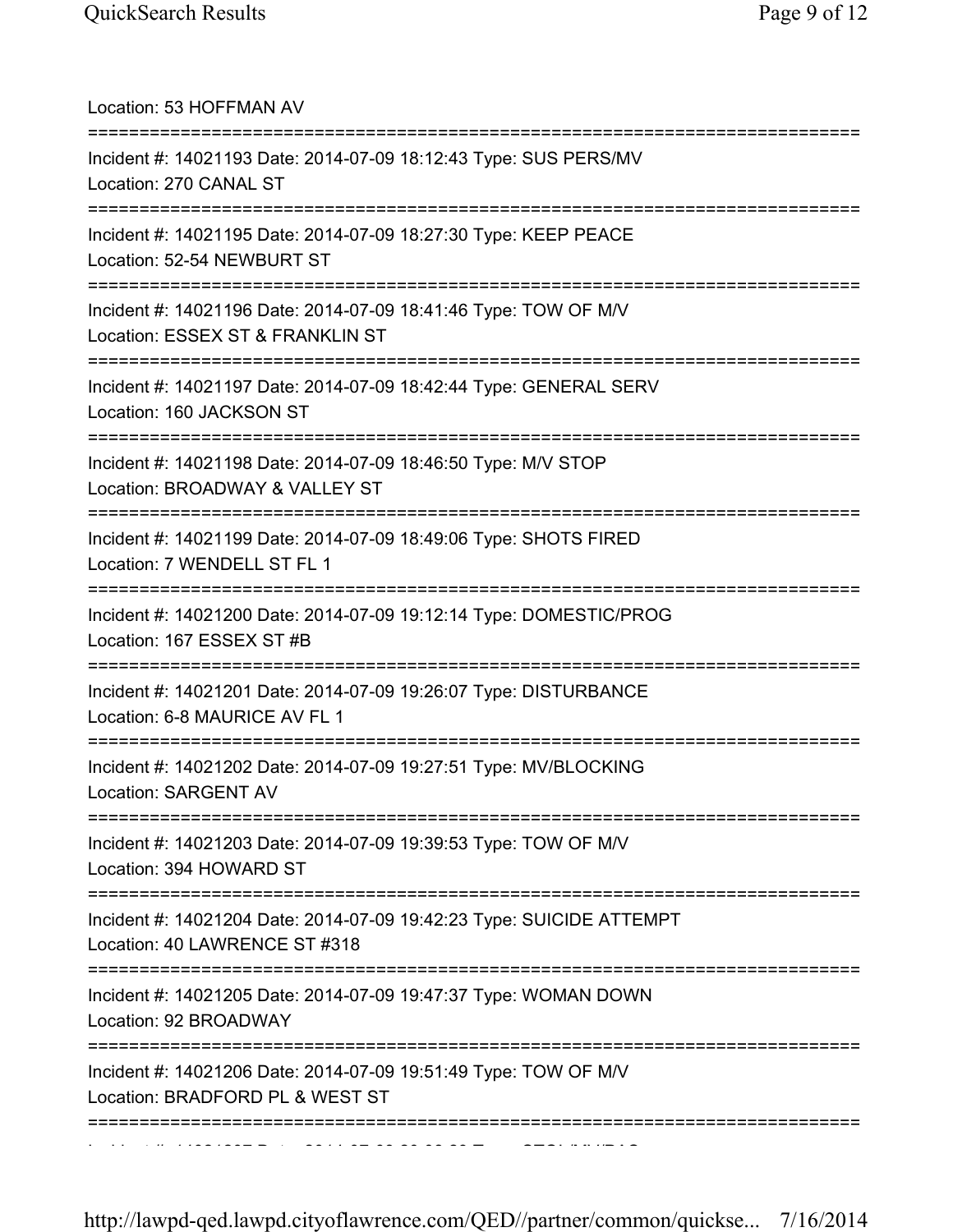Location: 50 WEST ST =========================================================================== Incident #: 14021208 Date: 2014-07-09 20:33:11 Type: EXTRA SURVEIL Location: 19 SPRINGFIELD ST =========================================================================== Incident #: 14021209 Date: 2014-07-09 20:39:00 Type: DOMESTIC/PROG Location: LOWELL ST & W LOWELL ST =========================================================================== Incident #: 14021210 Date: 2014-07-09 20:40:52 Type: DISTURBANCE Location: 32 LAWRENCE ST =========================================================================== Incident #: 14021211 Date: 2014-07-09 20:55:22 Type: NOISE ORD Location: 28 MONTGOMERY ST =========================================================================== Incident #: 14021212 Date: 2014-07-09 21:11:03 Type: M/V STOP Location: CHANDLER ST & WATER ST =========================================================================== Incident #: 14021213 Date: 2014-07-09 21:15:24 Type: SPECIAL CHECK Location: 86 KNOX ST =========================================================================== Incident #: 14021214 Date: 2014-07-09 21:17:51 Type: ALARM/BURG Location: LEAHY SCHOOL / 100 ERVING AV =========================================================================== Incident #: 14021215 Date: 2014-07-09 21:30:53 Type: TRESPASSING Location: 6 BENNINGTON ST =========================================================================== Incident #: 14021216 Date: 2014-07-09 21:34:22 Type: COURT DOC SERVE Location: 82 KINGSTON ST =========================================================================== Incident #: 14021217 Date: 2014-07-09 21:34:51 Type: DOMESTIC/PAST Location: 112 MARSTON ST =========================================================================== Incident #: 14021218 Date: 2014-07-09 21:37:01 Type: AUTO ACC/UNK PI Location: 232 LAWRENCE ST =========================================================================== Incident #: 14021219 Date: 2014-07-09 21:39:19 Type: HIT & RUN PED Location: BASSWOOD ST & LAWRENCE ST =========================================================================== Incident #: 14021220 Date: 2014-07-09 22:01:10 Type: M/V STOP Location: COMMON ST & HAMPSHIRE ST ===========================================================================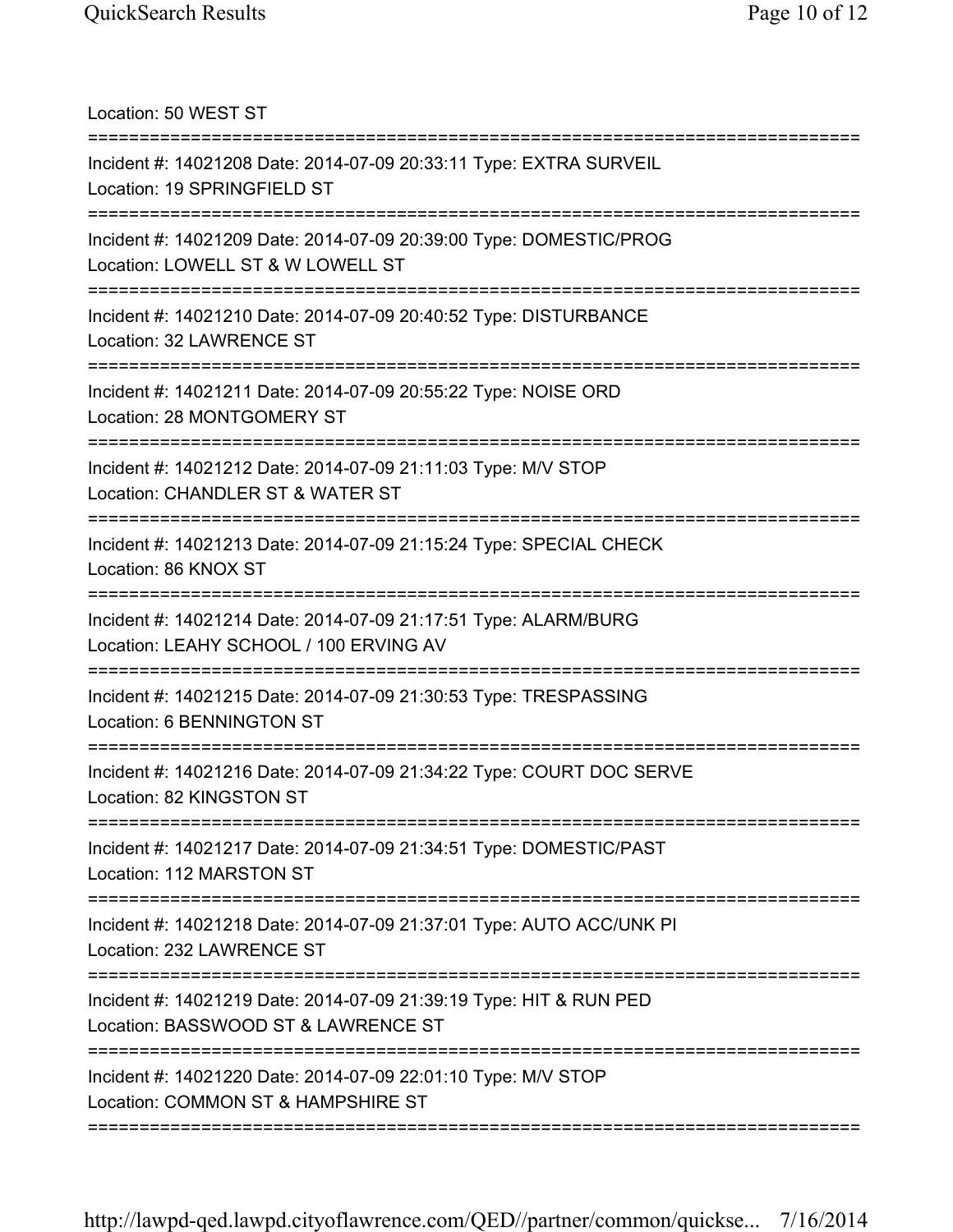| Location: 21 BROOKFIELD ST                                                                                                                   |
|----------------------------------------------------------------------------------------------------------------------------------------------|
| Incident #: 14021222 Date: 2014-07-09 22:49:44 Type: PARK & WALK<br>Location: 29 WASHINGTON ST<br>====================================       |
| Incident #: 14021223 Date: 2014-07-09 22:52:01 Type: LARCENY/PAST<br>Location: TRAIN STATION / MERRIMACK ST                                  |
| Incident #: 14021224 Date: 2014-07-09 22:53:29 Type: NOISE ORD<br>Location: 146 PROSPECT ST                                                  |
| Incident #: 14021225 Date: 2014-07-09 22:55:19 Type: UNKNOWN PROB<br>Location: 12 FALMOUTH ST #3                                             |
| Incident #: 14021226 Date: 2014-07-09 22:59:36 Type: FIRE WORKS<br>Location: MYRTLE ST & WILLOW ST                                           |
| Incident #: 14021227 Date: 2014-07-09 23:22:32 Type: FIRE WORKS<br>Location: E HAVERHILL ST & MARSTON ST<br>;=============================== |
| Incident #: 14021228 Date: 2014-07-09 23:30:41 Type: FIGHT<br>Location: 45 BROADWAY                                                          |
| Incident #: 14021229 Date: 2014-07-09 23:39:59 Type: ALARM/BURG<br>Location: ABEL WOMACK / 1 INTERNATIONAL WY                                |
| Incident #: 14021230 Date: 2014-07-09 23:44:28 Type: DRUG OVERDOSE<br>Location: 138 FRANKLIN ST #1                                           |
| Incident #: 14021231 Date: 2014-07-09 23:52:52 Type: DISTURBANCE<br>Location: 62 BOWDOIN ST FL 1                                             |
| Incident #: 14021232 Date: 2014-07-09 23:57:17 Type: TOW/REPOSSED<br>Location: 525 ESSEX ST                                                  |
|                                                                                                                                              |

438 record(s)

{ call presslog("2014-07-09","0000","2014-07-09","2359") } Total records found: 438 These results were produced by the following query: